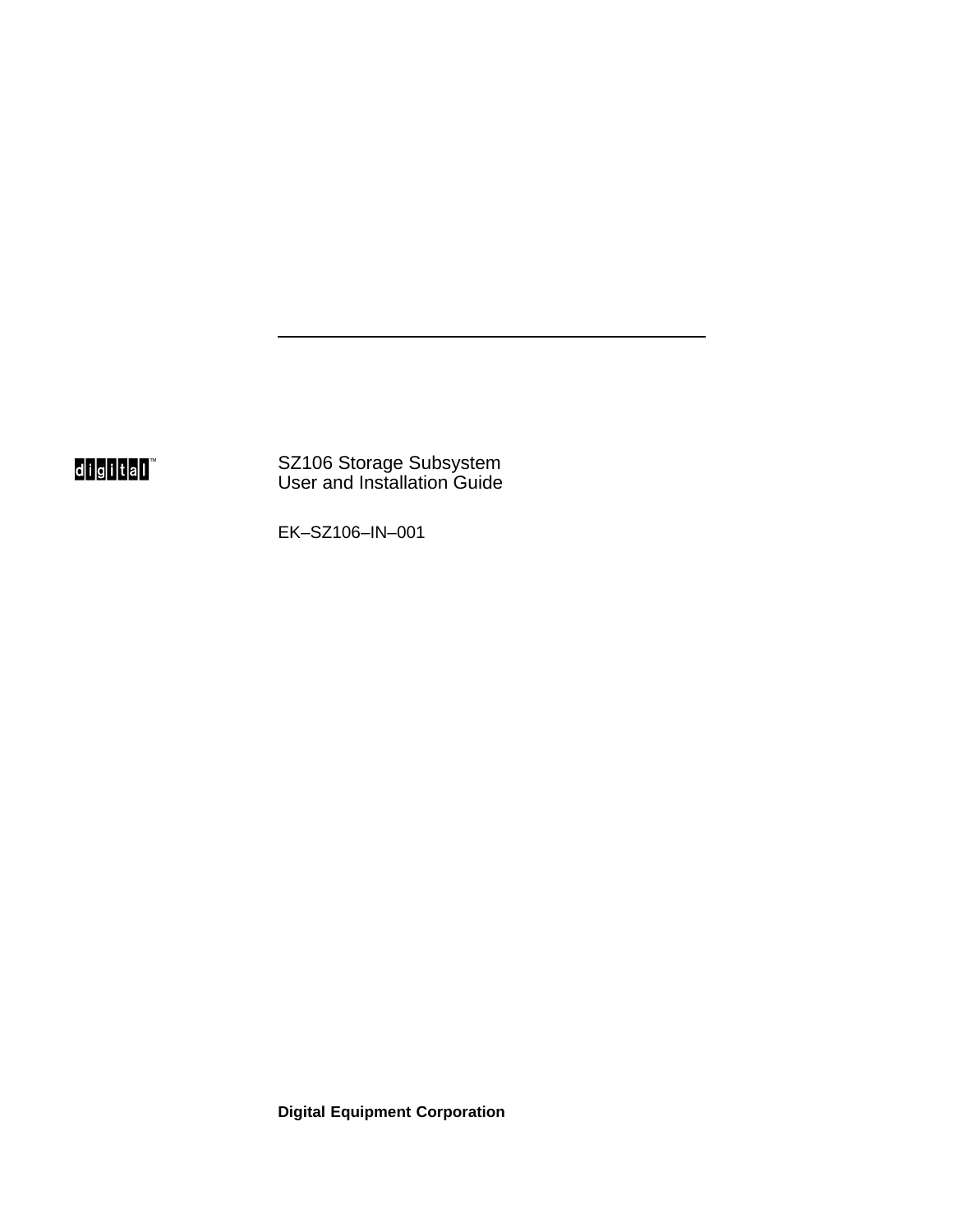#### **First Edition, July 1992**

The information in this document is subject to change without notice and should not be construed as a commitment by Digital Equipment Corporation. Digital Equipment Corporation assumes no responsibility for any errors that may appear in this document.

Copyright © Digital Equipment Corporation 1992

All Rights Reserved. Printed in U.S.A.

**FCC NOTICE:** The equipment described in this manual generates, uses, and may emit radio frequency energy. The equipment has been type tested and found to comply with the limits for a Class A computing device pursuant to Subpart J of Part 15 of FCC Rules, which are designed to provide reasonable protection against such radio frequency interference when operated in a commercial environment. Operation of this equipment in a residential area may cause interference, in which case the user at his own expense may be required to take measures to correct the interference.

The following are trademarks of Digital Equipment Corporation: CompacTape, TK, TZ, VAX, VMS, and the DIGITAL logo.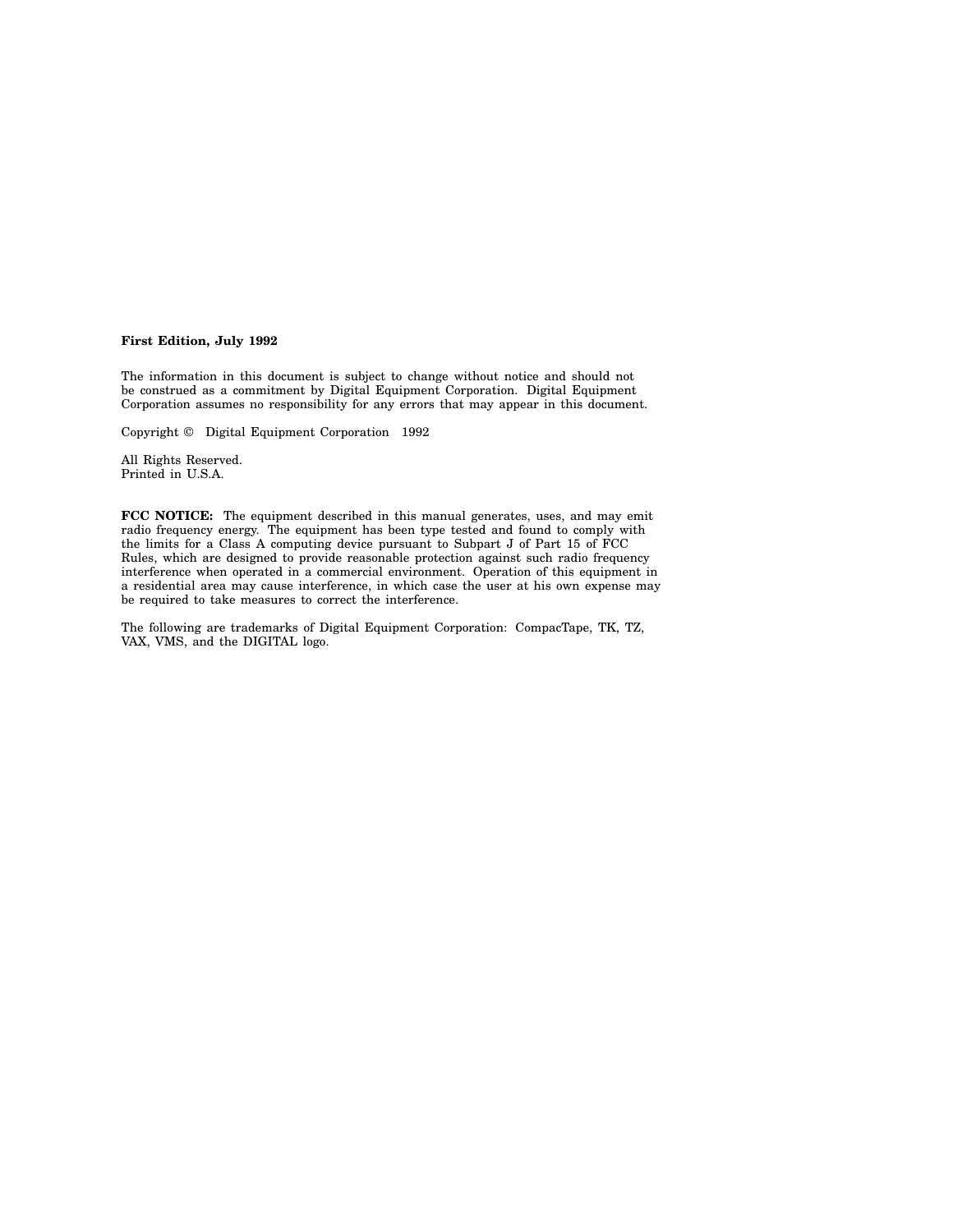## **Contents**

| <b>Preface</b>                               | $\overline{\mathbf{V}}$ |
|----------------------------------------------|-------------------------|
| <b>User Information</b><br>1                 |                         |
| 1.1                                          | $1 - 1$                 |
| 1.2                                          | $1 - 3$                 |
| Related Documentation<br>1.3                 | $1 - 3$                 |
| $\mathbf{2}$<br><b>Physical Installation</b> |                         |
| 2.1                                          | $2 - 1$                 |
| 2.1.1<br>Space Requirements                  | $2 - 1$                 |
| 2.1.2                                        | $2 - 1$                 |
| 2.1.3<br>Environmental Requirements          | $2 - 1$                 |
| 2.2                                          | $2 - 2$                 |
| 2.2.1                                        | $2 - 4$                 |
| 2.2.2                                        | $2 - 4$                 |
| Connecting the Power Cord<br>2.2.3           | $2 - 4$                 |
|                                              |                         |
| 3<br><b>Acceptance Testing</b>               |                         |
| 3.1                                          | $3 - 1$                 |

## **4 Operation**

|  |  |  | $4 - 1$ |
|--|--|--|---------|
|--|--|--|---------|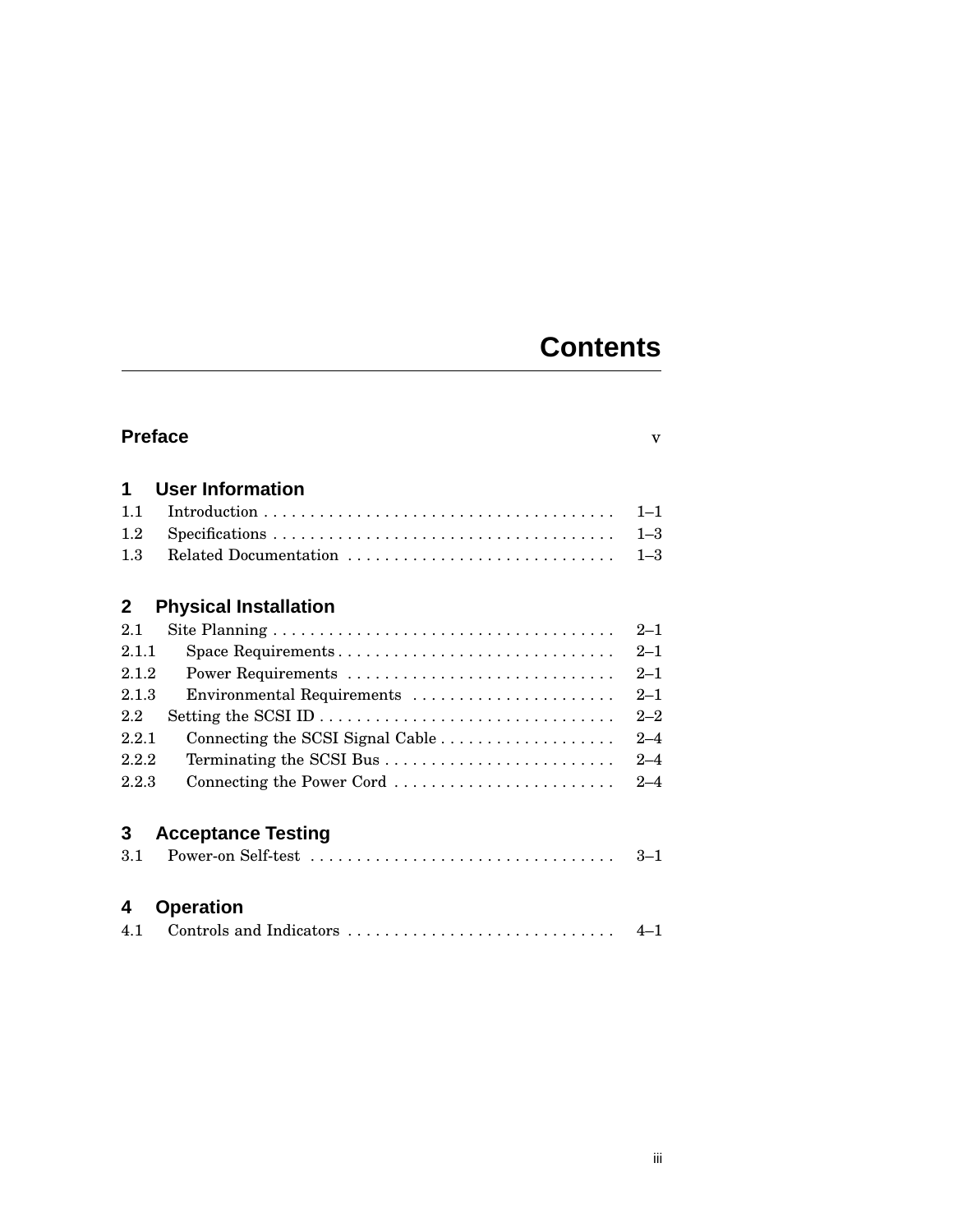iv Contents

## **Figures**

### **Tables**

| $2 - 1$ |  |
|---------|--|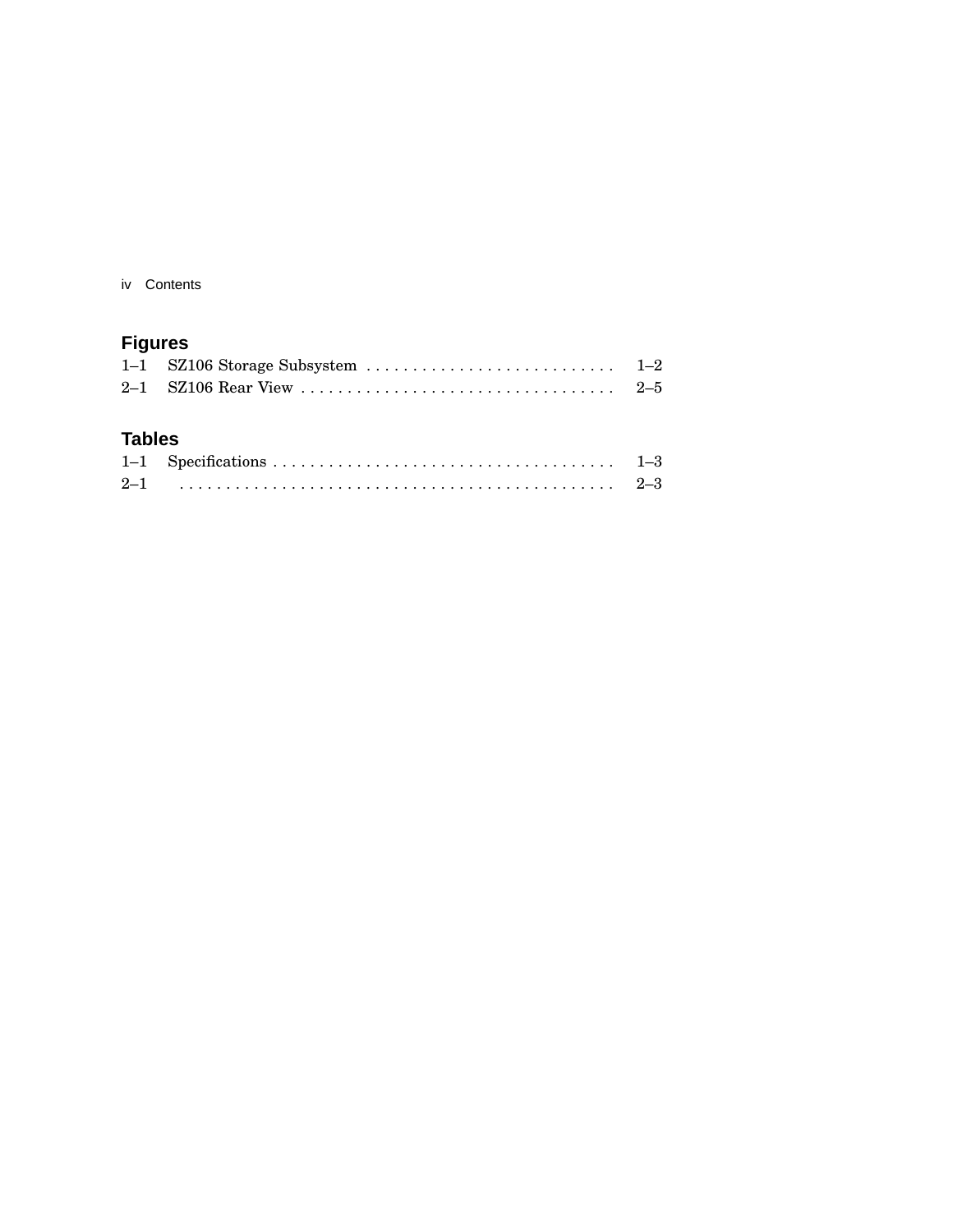## **Preface**

## **Manual Structure**

This guide includes four chapters that provide the following information about the SZ106 Storage Subsystem.

- User Information
- Physical Installation
- Acceptance Testing
- Operation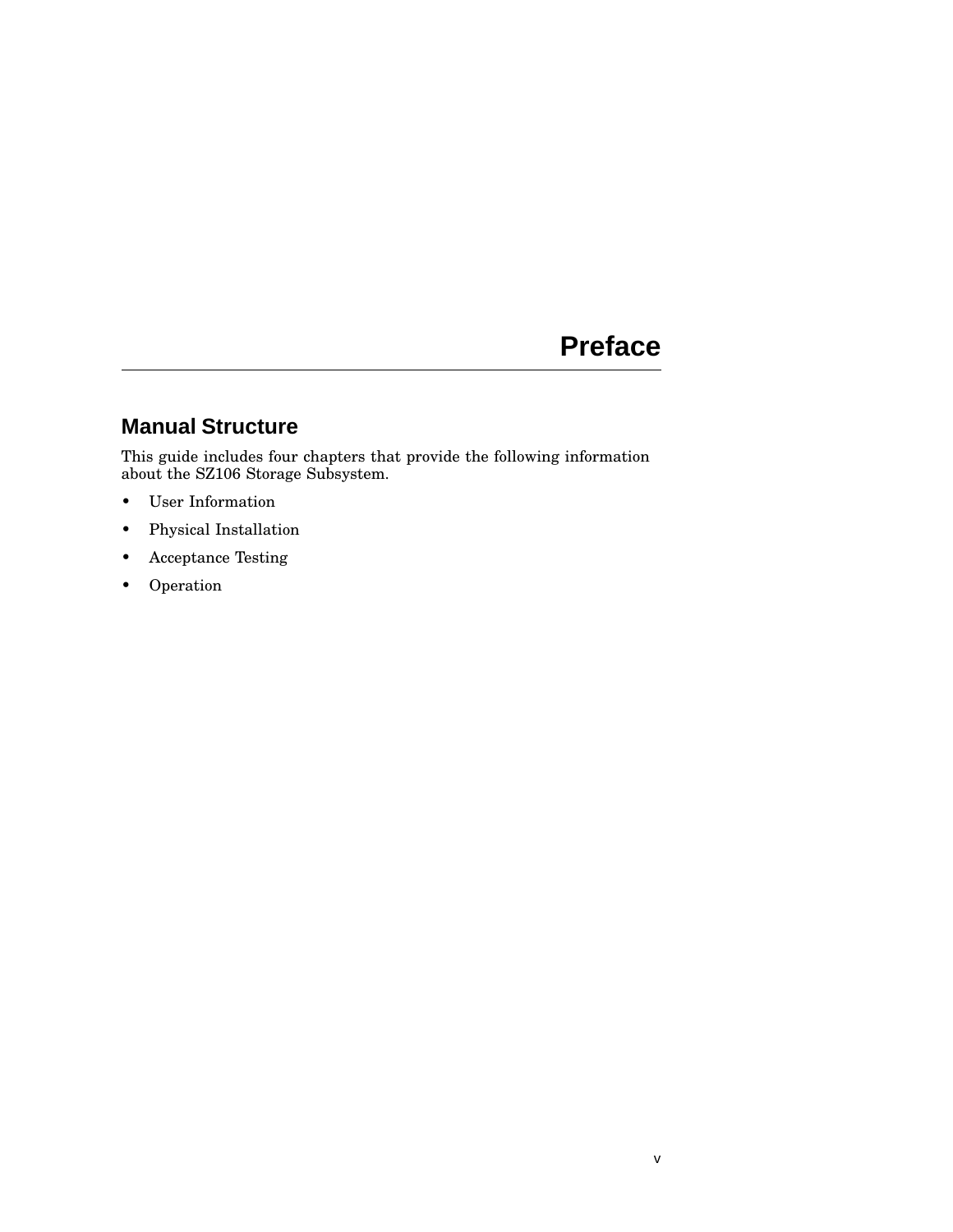## **1 User Information**

## **1.1 Introduction**

The SZ106 storage subsystem (Figure 1–1):

- Can be added to any installation that uses conventional ac power
- Does not require any special site preparation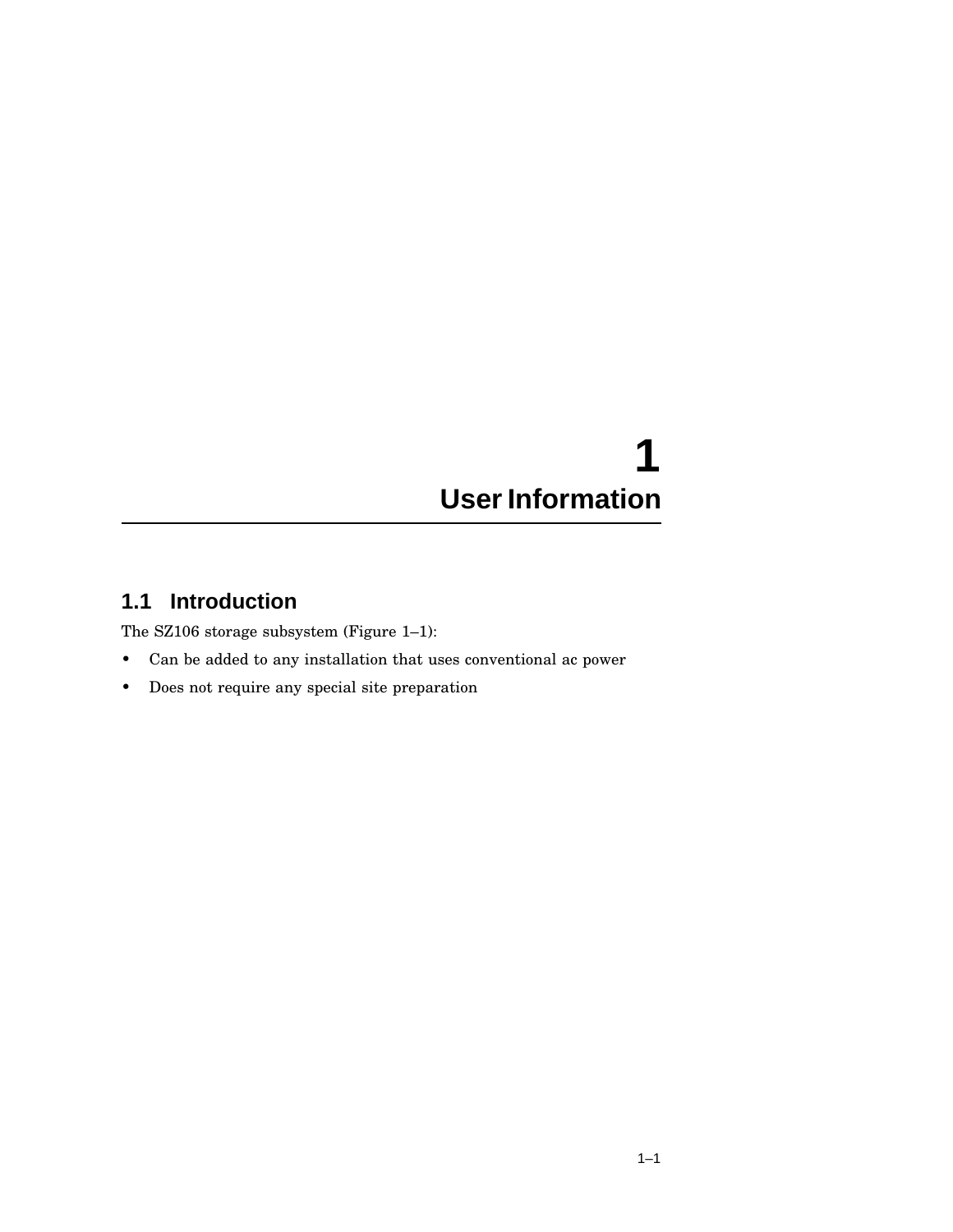1–2 User Information

**Figure 1–1 SZ106 Storage Subsystem**



SHR-X0177A\_91-DG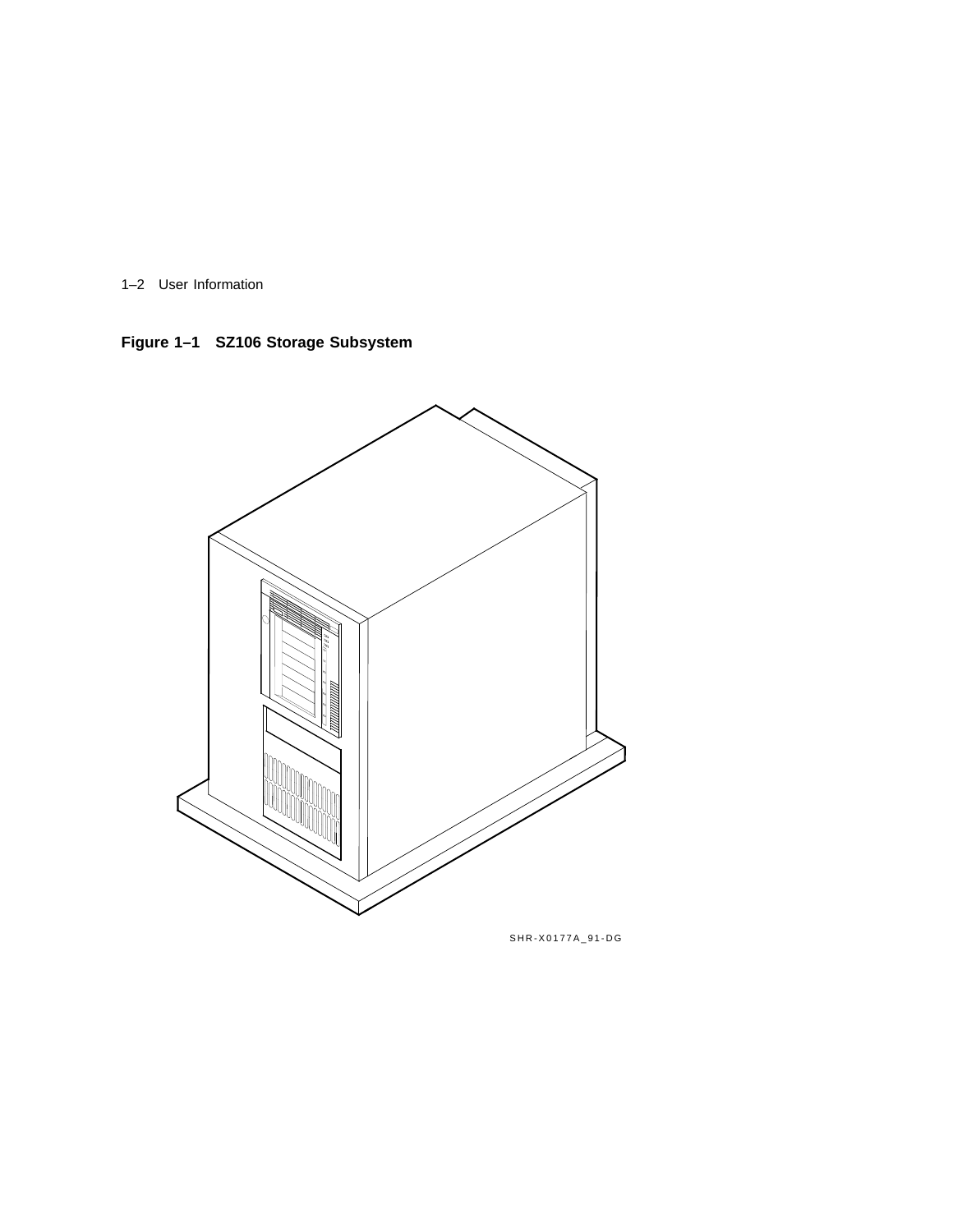User Information 1–3

## **1.2 Specifications**

The following table lists the specifications of the SZ106 storage subsystem.

| <b>Characteristic</b>                       | SZ106 Storage Subsystem                                                          |
|---------------------------------------------|----------------------------------------------------------------------------------|
| Data backup<br>capacity                     | 42.0 GB                                                                          |
| Performance                                 | 800 KB/s sustained data rate                                                     |
| Power requirements                          | 100-120/220-240 Vac (50/60 Hz)                                                   |
| Weight                                      | 90 kg (170 lb)                                                                   |
| Height                                      | $71.12$ cm $(28$ in)                                                             |
| Width                                       | $43.18$ cm $(17 \text{ in})$                                                     |
| Length                                      | 86.36 cm (34 in)                                                                 |
| Communications<br>interface                 | SCSI bus                                                                         |
| Environmental<br>standard (operating)       | 10 <sup>o</sup> C to 40 <sup>o</sup> C (50 <sup>o</sup> F to 104 <sup>o</sup> F) |
|                                             | 20 to 80% RH                                                                     |
| Environmental<br>standard<br>(nonoperating) | $-40^{\circ}$ C to 66 $^{\circ}$ C ( $-40^{\circ}$ F to 150.8 $^{\circ}$ F)      |
|                                             | 10 to 90% RH                                                                     |
| EMI certification                           | Meets applicable FCC standards for Class A devices                               |
| Safety certification                        | Meets UL, CSA, and IEC standards                                                 |
| Power consumption                           | 100 W                                                                            |

**Table 1–1 Specifications**

## **1.3 Related Documentation**

See the *Tx867 Series Magazine Tape Subsystem Owner's Manual* (EK-TX867-OM) for information on the TZ867 magazine tape subsystem contained in the SZ106 subsystem.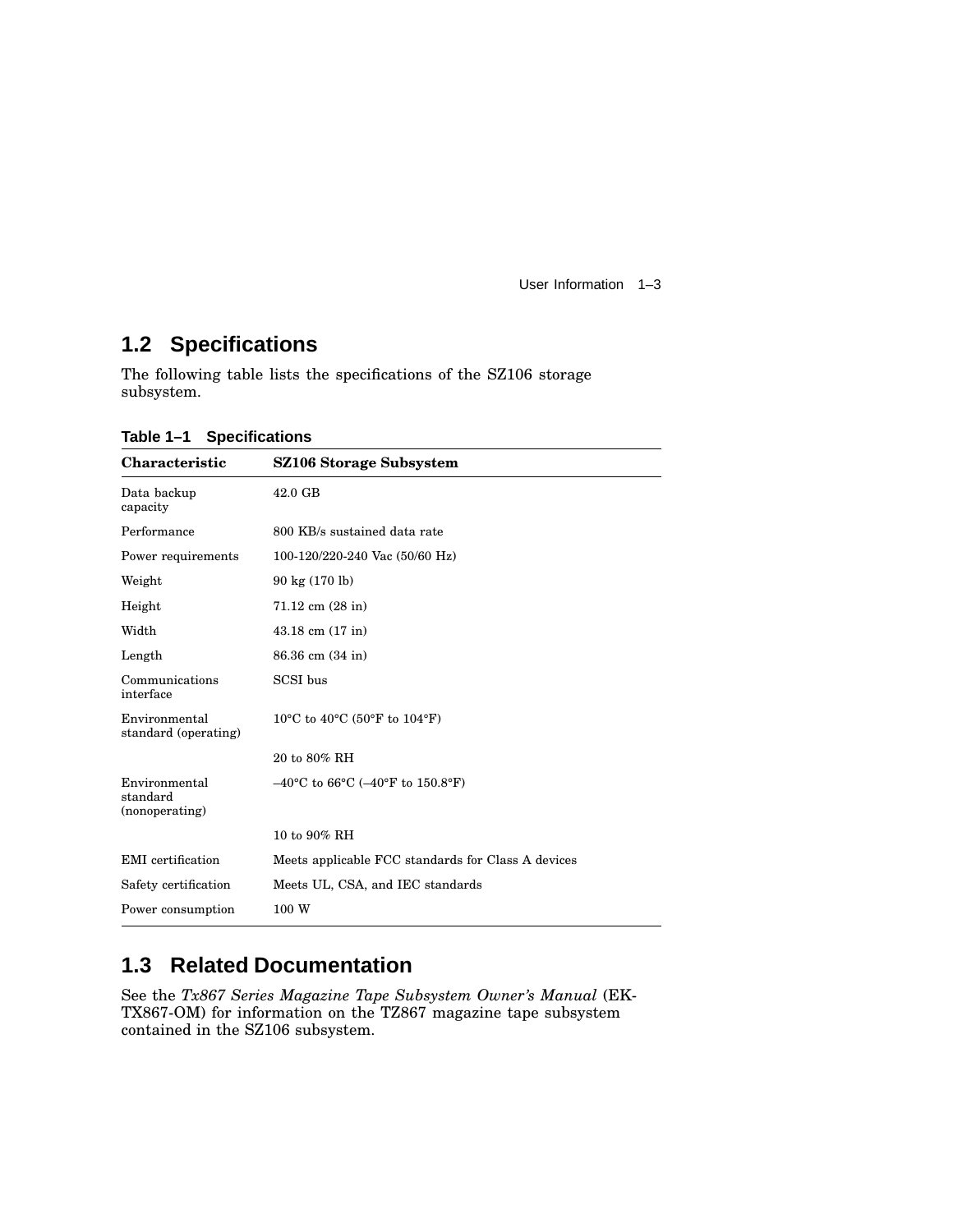## **2 Physical Installation**

### **2.1 Site Planning**

Follow the requirements in this section to prepare a site for the SZ106 subsystem.

#### **2.1.1 Space Requirements**

Leave enough space to remove the magazine tape subsystem from the front of the cabinet (about 1 meter).

#### **2.1.2 Power Requirements**

The subsystem can operate from 100 to 120 Vac at 60 Hz, or from 220 to 240 Vac at 50 Hz.

### **2.1.3 Environmental Requirements**

The SZ106 conforms to a modified class A environment (general offices and workstations).

When the SZ106 is:

- Operating, the temperature should range from 10°C to 40°C with relative humidity of 20 to 80% noncondensing
- Not operating, the temperature should range from  $-40^{\circ}$ C to 66°C with relative humidity of 10 to 90%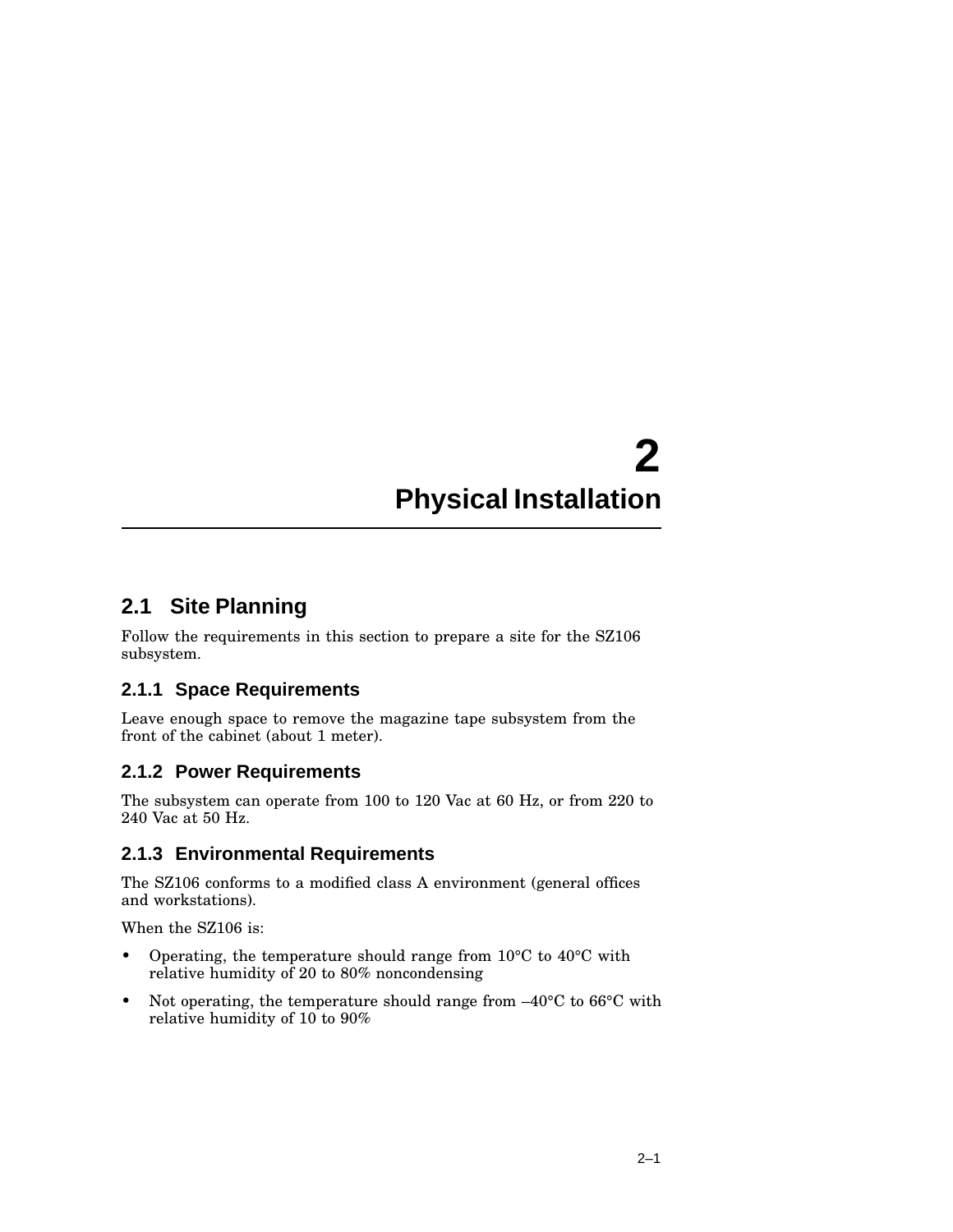2–2 Physical Installation

## **2.2 Setting the SCSI ID**

Your system uses the SCSI ID to identify, or address, the SZ106 subsystem. Use these guidelines when configuring the SZ106 for use on your system:

| If you are installing the<br>$\text{SZ}106$ as. | Then. $\ldots$                                   |
|-------------------------------------------------|--------------------------------------------------|
| The only SCSI device on the<br>bus              | You can leave the SCSI ID factory setting as is. |
| One of multiple SCSI devices                    | Be sure to use a SCSI ID that is unique from     |
| on the bus                                      | any other device or system ID on the SCSI bus.   |
| The last or only device on the                  | You must terminate the bus by installing a       |
| SCSI bus                                        | terminator.                                      |

1. If you need to change the SCSI ID for the SZ106, be sure to choose a unique ID number between 0 and 7.

**NOTE**

**Refer to the remote ID label next to the remote ID switch on the SZ106 rear panel to see what each switch does.**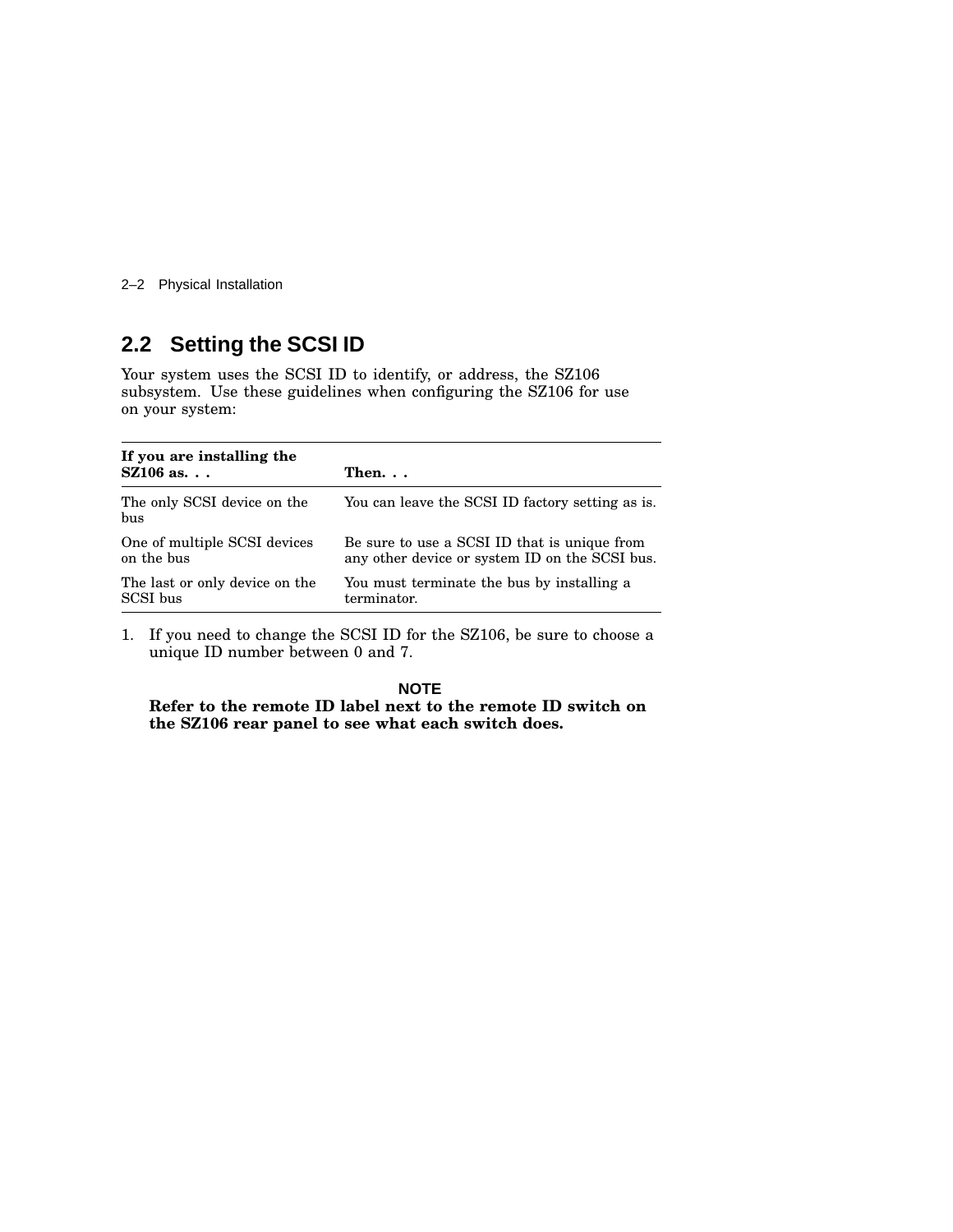Physical Installation 2–3

Use Table 2–1 to determine the SCSI ID switch settings. Switch 2 is the most significant bit (MSB) and switch 4 is the least significant bit (LSB):

| .                |          |          |          |
|------------------|----------|----------|----------|
| <b>SCSI ID</b>   | Switch 2 | Switch 3 | Switch 4 |
| $\boldsymbol{0}$ | Off      | Off      | Off      |
| $\mathbf{1}$     | Off      | Off      | On       |
| $\overline{2}$   | Off      | On       | Off      |
| 3                | Off      | On       | On       |
| 4                | On       | Off      | Off      |
| $\overline{5}$   | On       | Off      | On       |
| 6                | On       | On       | Off      |
| 7                | On       | On       | On       |

**Table 2–1**

2. To set the SCSI ID: Use a pen to push on the the three rightmost switches of the remote ID switch (top rear panel of the SZ106).

Keep in mind:

- If a setting is 1 (ON), make sure the *upper* side of the switch is pressed in.
- If a setting is 0 (OFF or OPEN), ensure the *lower* side of the switch is pressed in.

#### **CAUTION**

#### **Never use a pencil to press the switches on the remote ID switch. Use only a pen.**

- 3. If your system:
	- Generates parity, the SZ106 can check for correct parity on the SCSI bus.
	- Does not generate parity, you can disable parity checking on the SZ106 subsystem. To do so, set the DISABLE PARITY switch to ON by pressing down on the upper side of the switch with a pen.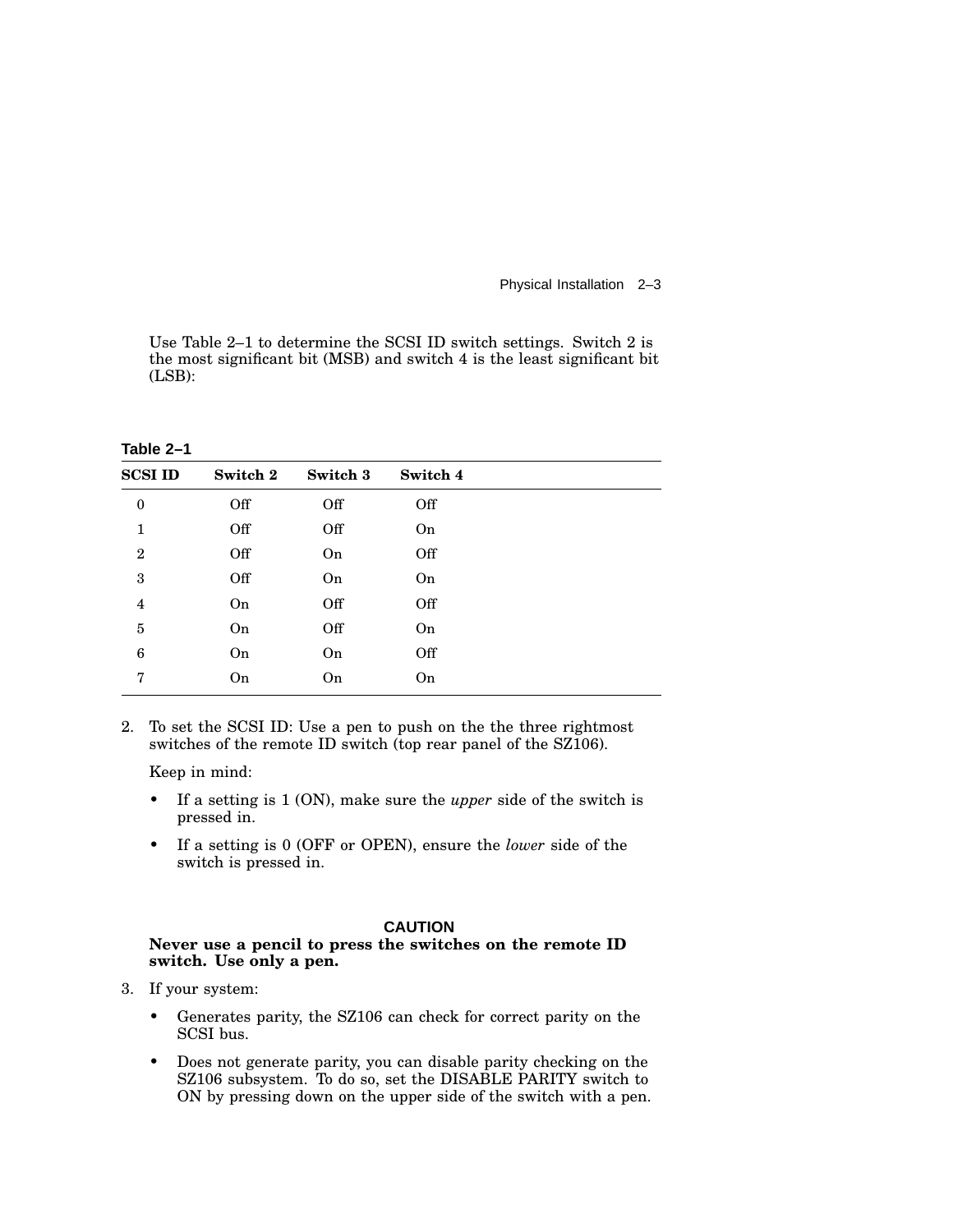- 2–4 Physical Installation
- 4. Place a decal identifying the SCSI ID number on the front of the SZ106 subsystem just below the loader fault indicator.

#### **2.2.1 Connecting the SCSI Signal Cable**

The SZ106 storage subsystem contains one, 9-foot SSCI cable (PN: BC56H-09).

To connect the SCSI signal cable:

- 1. Connect one end of the SCSI cable to the upper SCSI signal connector on the SZ106 rear panel (Figure 2–1).
- 2. Snap the wire cable clamps into place to secure the cable.
- 3. Connect the other end of the SCSI signal cable to the SCSI connector on your system.

See your system documentation for system SCSI connections.

#### **2.2.2 Terminating the SCSI Bus**

If the SZ106 is the last or only device on the SCSI bus, follow these steps to install the terminator:

- 1. Connect the SCSI terminator to the lower SCSI signal connector on the SZ106 rear panel (Figure 2–1).
- 2. Snap the wire cable clamps into place to secure the terminator.

If the SZ106 is not the last or only device on the SCSI bus, be sure to install the terminator at the end of the bus.

#### **2.2.3 Connecting the Power Cord**

To connect the power cord:

- 1. Be sure the SZ106 power switch (Figure 2–1) is set to 0.
- 2. Connect the power cord to the SZ106 power connector on the rear panel. Make sure the connector is fully seated.
- 3. Connect the other end of the power cord to a nearby ac outlet.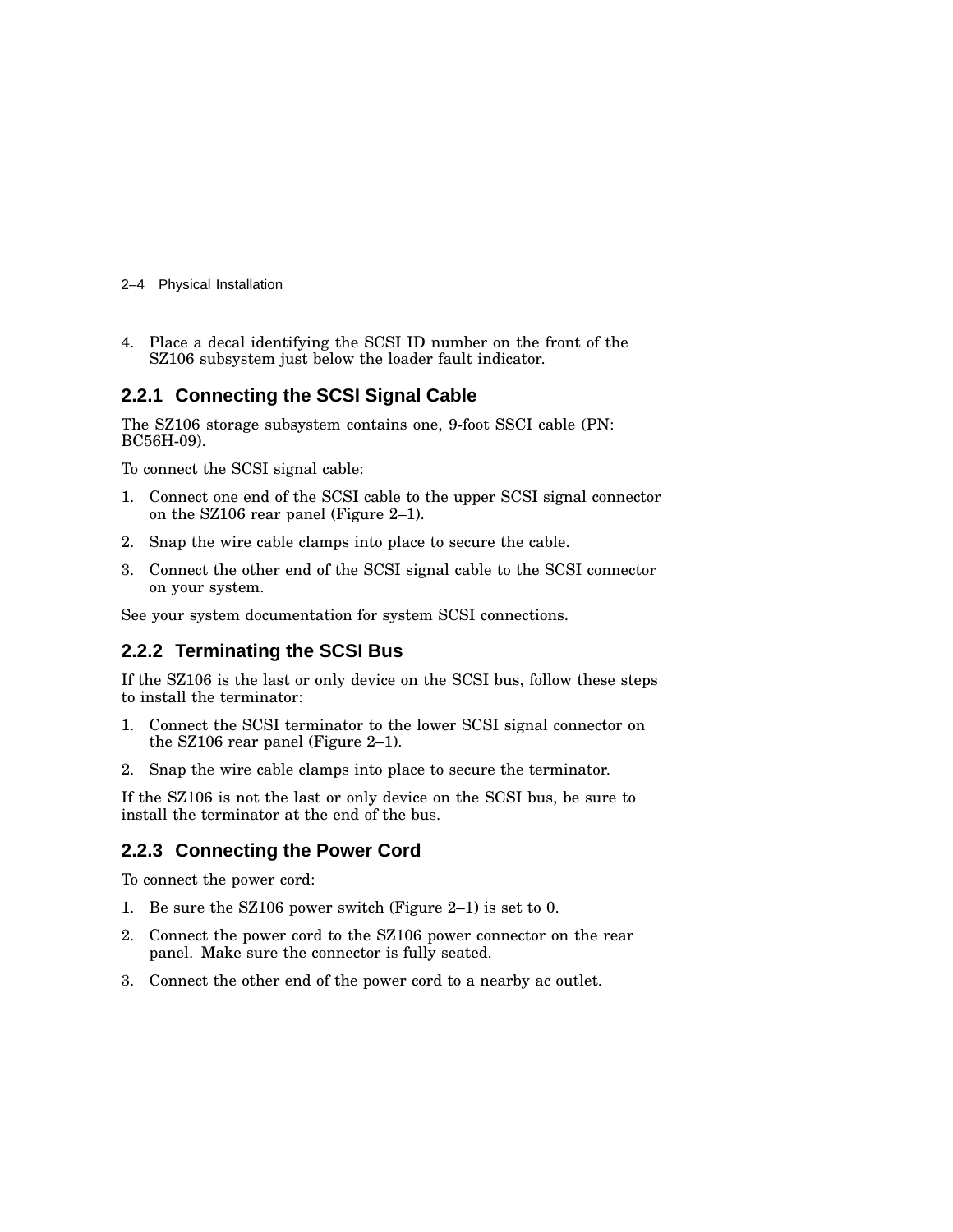Physical Installation 2–5

**Figure 2–1 SZ106 Rear View**



SHR-X0172A\_91-DG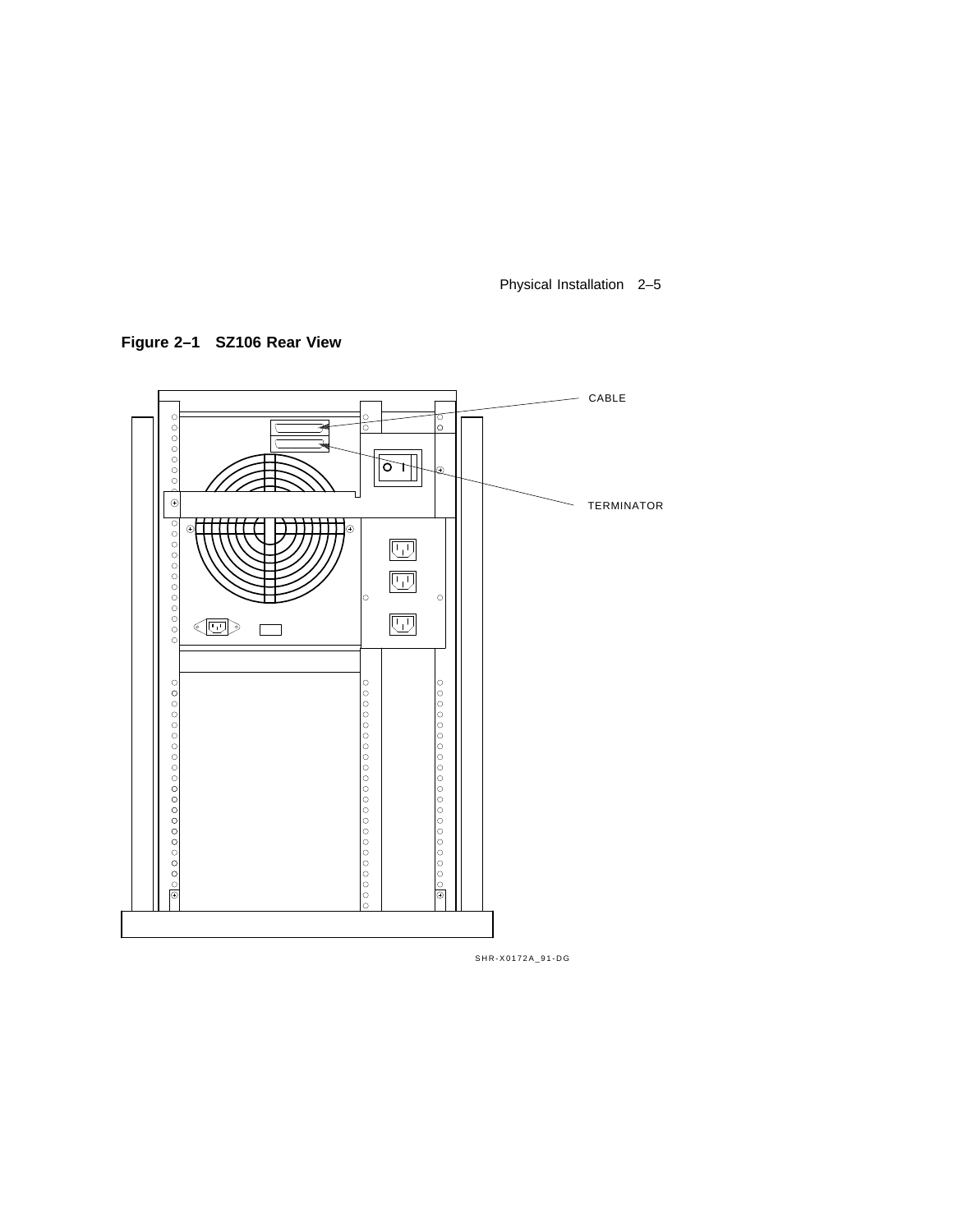# **3 Acceptance Testing**

### **3.1 Power-on Self-test**

See the *Tx867 Series Magazine Tape Subsystem Owners Manual* (EK– TX867–OM) for information on power-on self-test (POST) for the magazine tape subsystem.